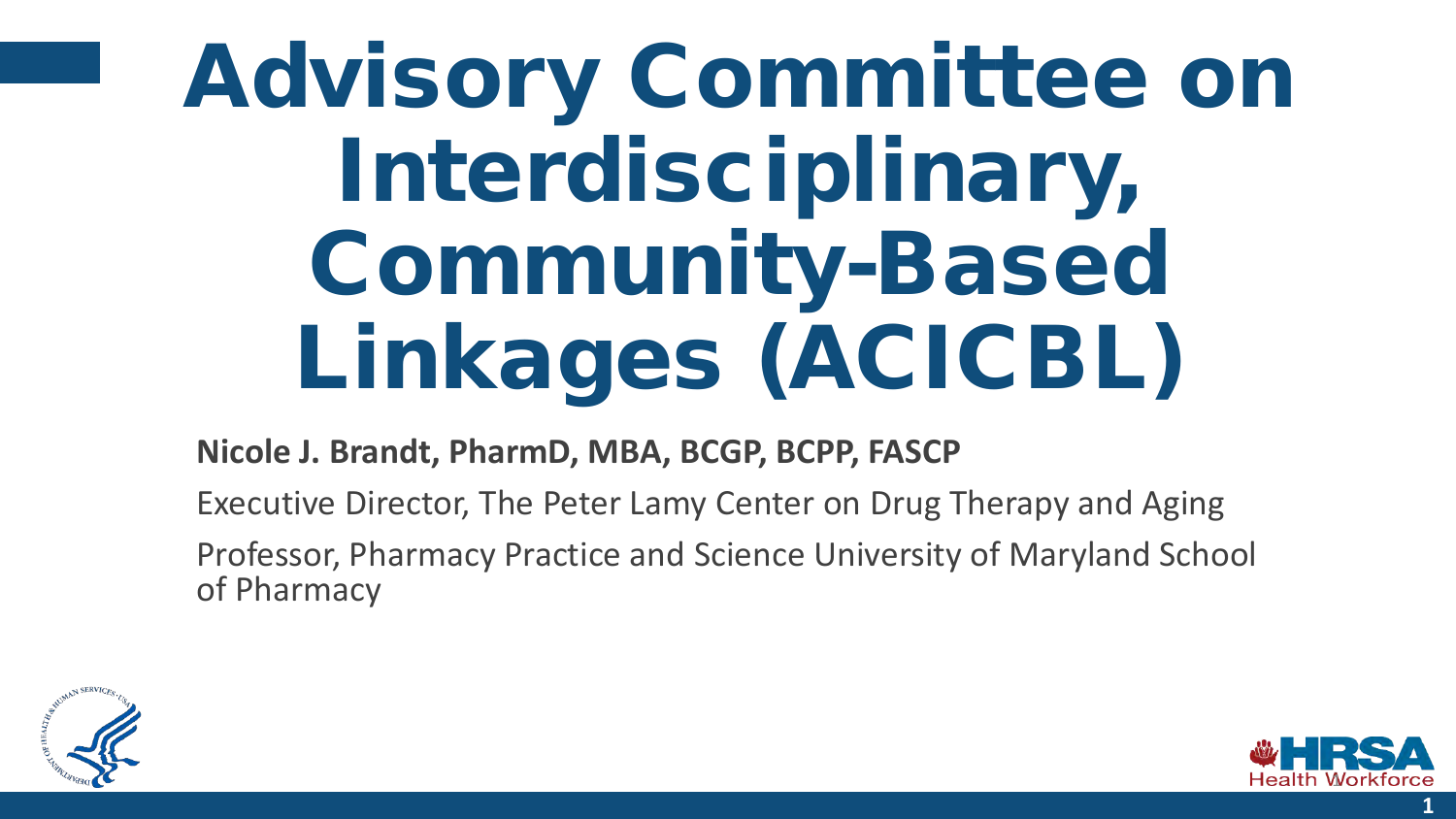#### Advisory Committee on Interdisciplinary, Community-Based Linkages

- Provide advice and recommendations to the Secretary concerning policy and program development and other matters of significance concerning the activities under this part;
- Prepare and submit to the Secretary, and the Committee on Labor and Human Resources of the Senate, and the Committee on Commerce of the House of Representatives, an annual report describing the activities of the Committee, including findings and recommendations made by the Committee concerning the activities under this part;
- Develop, publish, and implement performance measures for programs under this part;
- Develop and publish guidelines for longitudinal evaluations (as described in section 761(d)(2)) for programs under this part;
- Recommend appropriation levels for programs under this part; and
- [https://www.hrsa.gov/advisory-committees/interdisciplinary-community-](https://www.hrsa.gov/advisory-committees/interdisciplinary-community-linkages/index.html) linkages/index.html



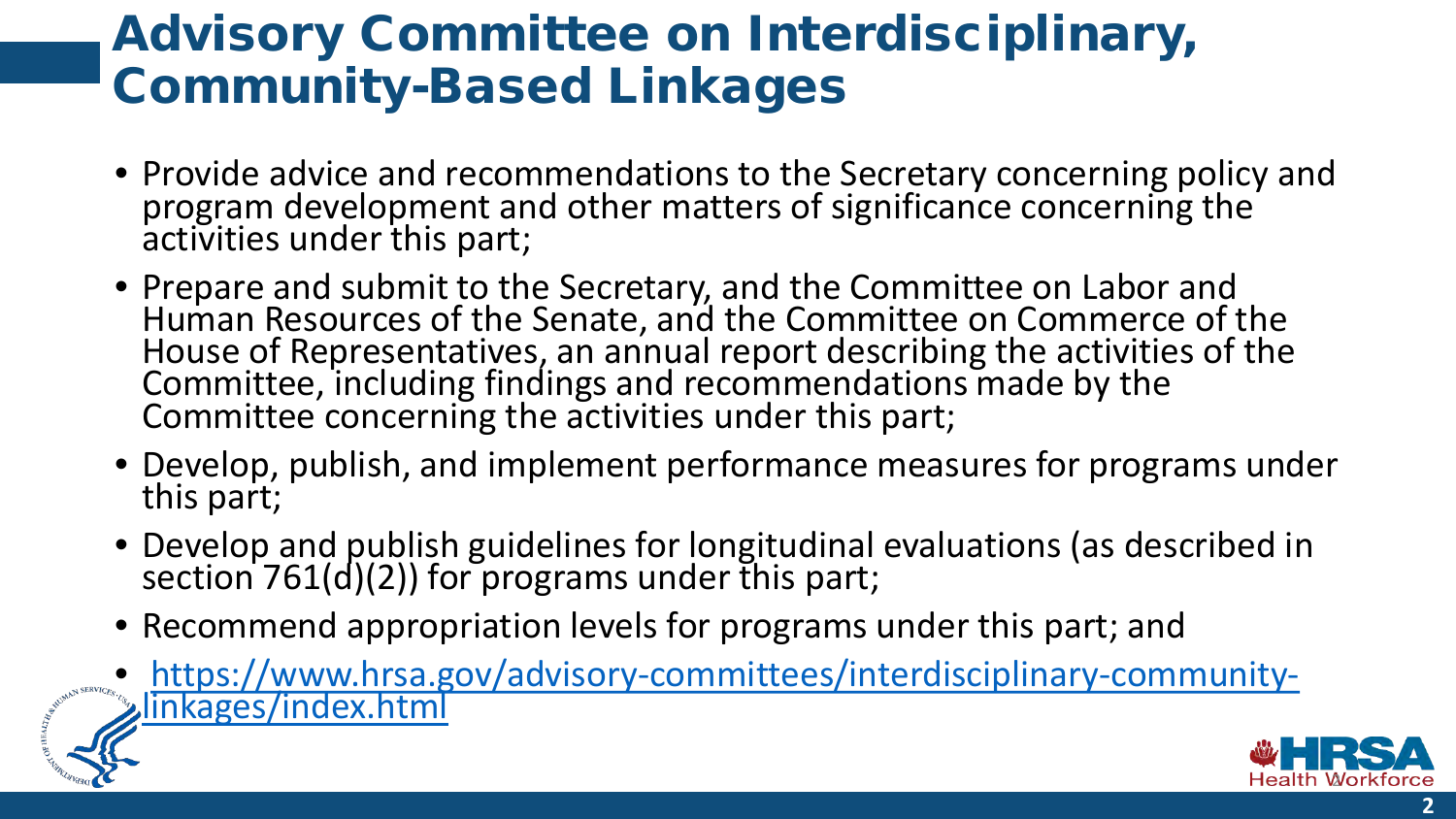### Programs

- Sec. 751. Area Health Education **Centers**
- Sec. 753(a). Geriatrics Workforce Enhancement
- Sec. 753(b). Geriatric Career Incentive Awards
- Sec. 754. Quentin N. Burdick Program for Rural Interdisciplinary Training
- Sec. 755(a)(b)(1). Allied Health Projects Program
- Sec. 755(a)(b)(2). Podiatric Training Program
- Sec.  $755(a)(b)(3)$ . Chiropractic Demonstration Projects
- Sec. 756. Mental and Behavioral Health Education and Training
- Sec. 756(a)(2). Graduate Psychology Education
- Sec. 757. Advisory Committee on Interdisciplinary, Community-Based Linkages
- Sec. 759. Program for Education and Training in Pain Care
- 42 U.S.C. 294j. Demonstration Improvement and Patient Safety in Training into Clinical Education of Health Professionals



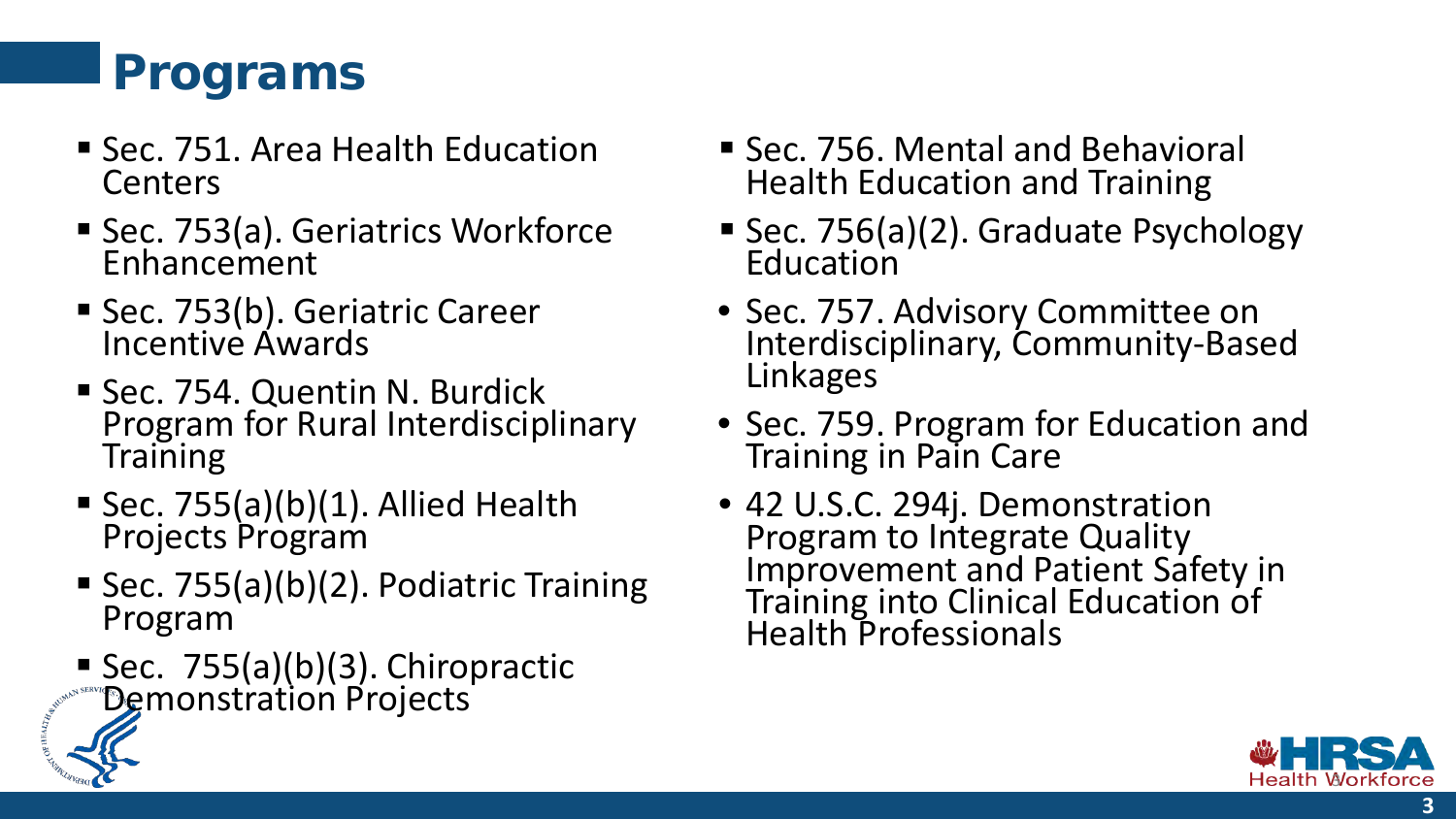#### Recent ACICBL Reports

- 2008: An examination of the healthcare workforce issues in rural America
- 2009: Interprofessional education and practice with implications for primary care in healthcare reform
- 2010: Preparing the interprofessional workforce to address behavior change: Ensuring a high quality and cost-effective healthcare system
- 2011: Continuing professional development, and lifelong learning for the 21st century health care workforce



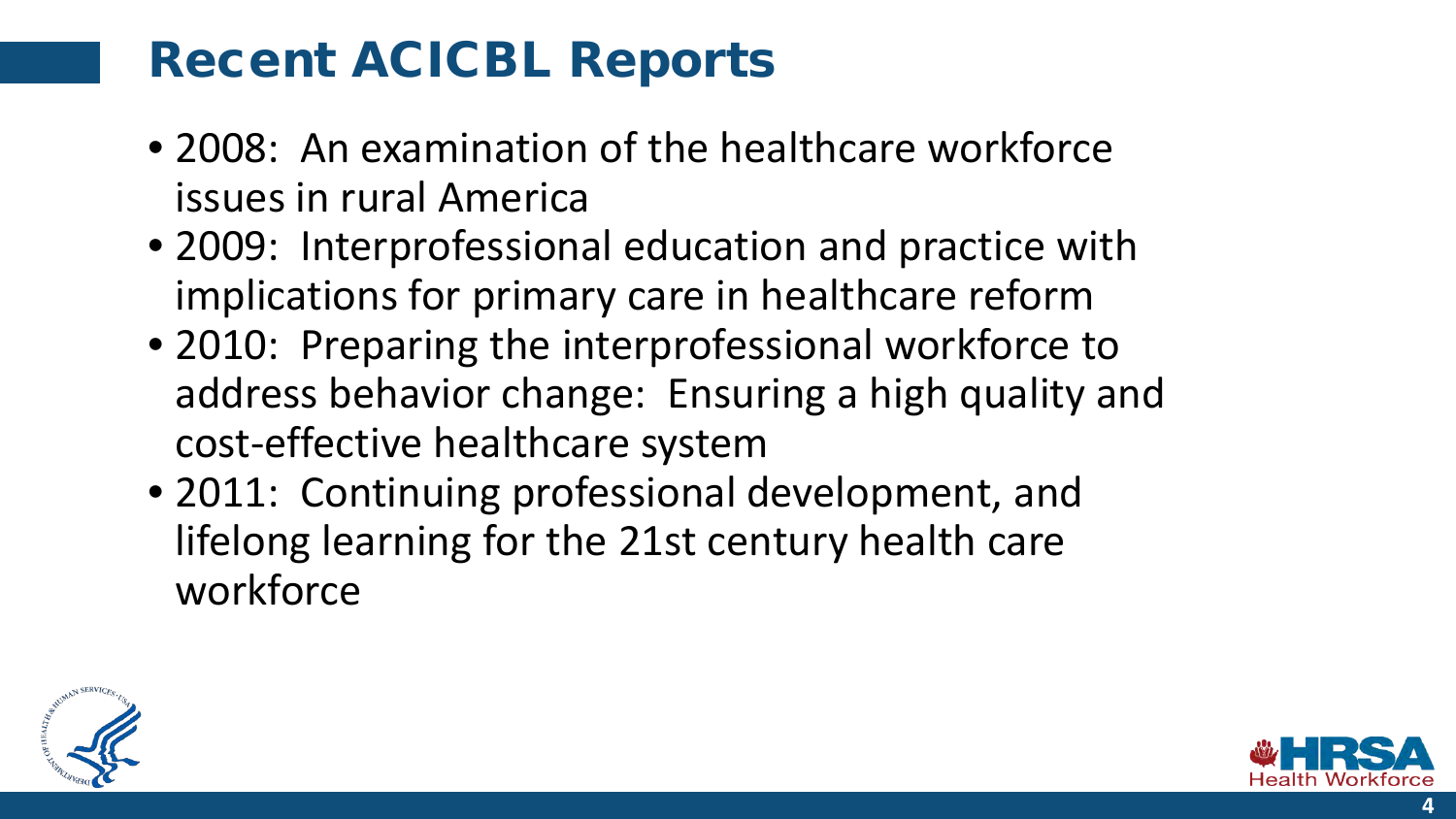#### Recent ACICBL Reports

- 2013: Redesigning health professions education and practice to prepare the interprofessional team to care for populations
- 2014: Transforming interprofessional health education and practice: Moving learners from the campus to the community to improve population health :
- 2015: Rethinking Complex Care: Preparing the Healthcare Workforce to Foster Person-Centered Care
- 2017: Transforming Education and Training Programs to Address Current Trends in Healthcare Reform



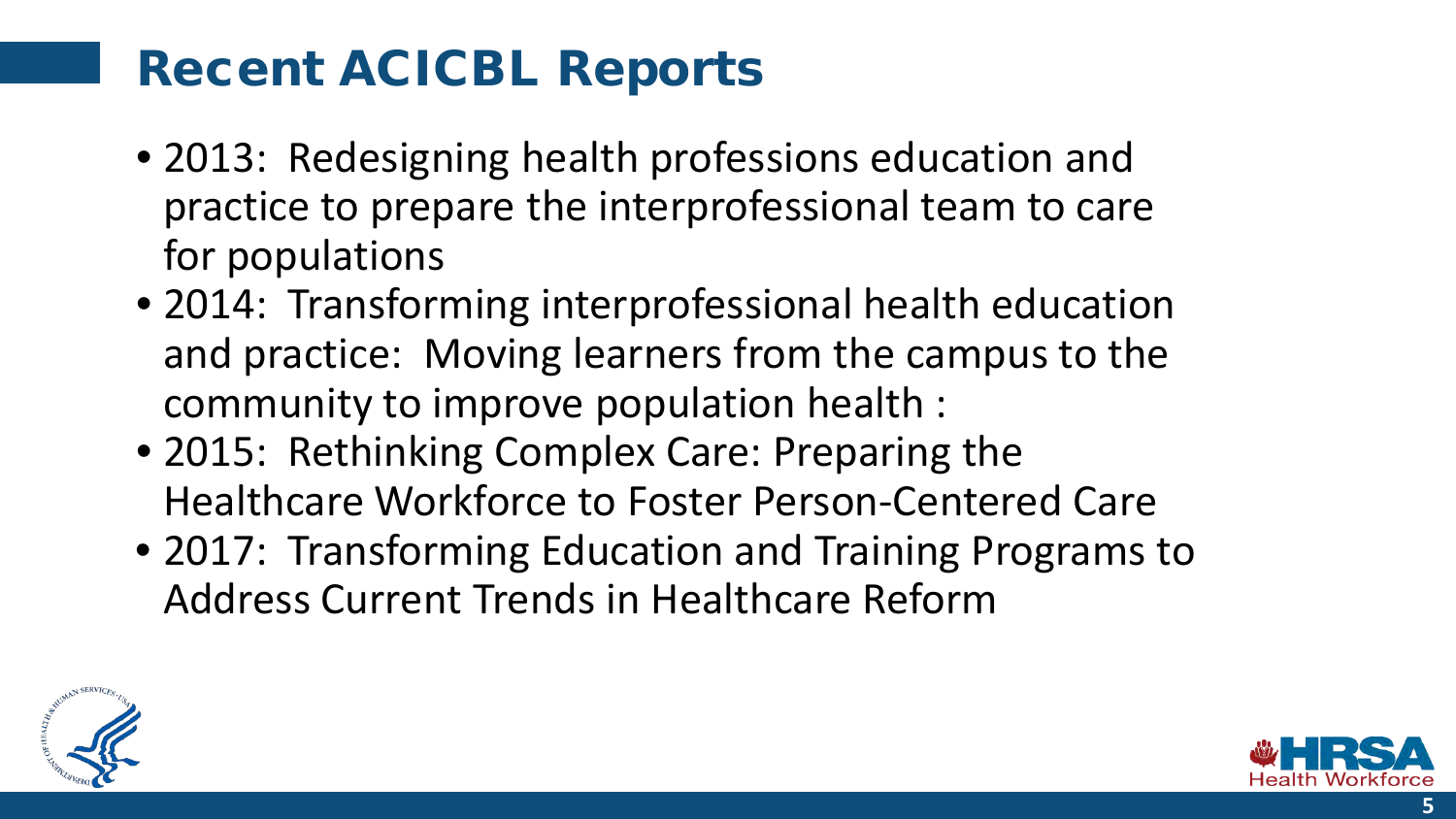#### Recent ACICBL Reports

- 2018: Enhancing Community-Based Clinical Training Sites: Challenges and Opportunities
- 2019: Preparing the Current and Future Health Care Workforce for Interprofessional Practice in Sustainable, Age-Friendly Health Systems
- 2019: Promoting the Inclusion of Population Health at the Nexus of Primary Health Care Delivery and Public Health
- 2020: High Value Health Care and Health Equity: It Takes a Team
- [ACICBL Reports](https://www.hrsa.gov/advisory-committees/interdisciplinary-community-linkages/reports.html)